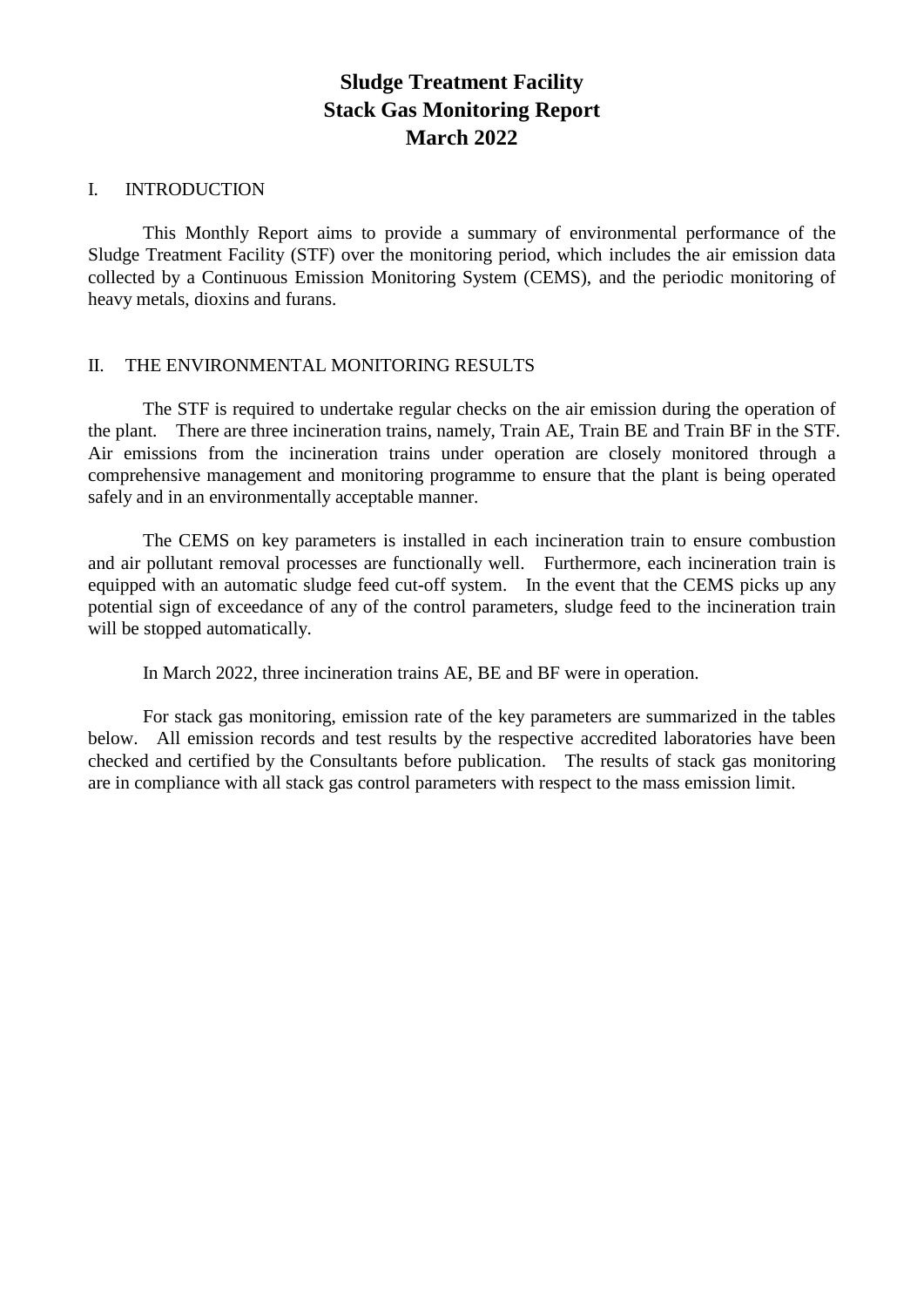## **Stack AE**

|     | Parameters                                                                         | Emission Limits <sup>(i)</sup><br>(kg/hr) | Range<br>(kg/hr) | Mean<br>(kg/hr) | Compliance<br>(Y/N) |
|-----|------------------------------------------------------------------------------------|-------------------------------------------|------------------|-----------------|---------------------|
| (a) | <b>Continuous Monitoring - Hourly Average (Measurement by CEMS)</b>                |                                           |                  |                 |                     |
|     | Particulates <sup>(ii)</sup>                                                       | 2.277                                     | $0.002 - 0.241$  | 0.006           | Y                   |
|     | Total organic carbon                                                               | 1.512                                     | $0.017 - 0.522$  | 0.085           | Y                   |
|     | Hydrogen Chloride<br>(HCl)                                                         | 4.545                                     | $0.007 - 1.049$  | 0.220           | Y                   |
|     | Hydrogen Fluoride<br>(HF)                                                          | 0.306                                     | $0.000 - 0.121$  | 0.043           | Y                   |
|     | Sulphur Dioxide $(SO2)$                                                            | 15.147                                    | $0.000 - 6.500$  | 1.962           | Y                   |
|     | Carbon Monoxide<br>(CO)                                                            | 7.578                                     | $0.000 - 0.282$  | 0.130           | Y                   |
|     | Nitrogen Oxides<br>(NO <sub>x</sub> ) as<br>Nitrogen Dioxide<br>(NO <sub>2</sub> ) | 30.303                                    | $0.911 - 7.318$  | 1.692           | Y                   |
| (b) | Continuous Monitoring - Daily Average (Measurement by CEMS)                        |                                           |                  |                 |                     |
|     | Particulates <sup>(ii)</sup>                                                       | 0.756                                     | $0.003 - 0.021$  | 0.006           | Y                   |
|     | Total organic carbon                                                               | 0.756                                     | $0.043 - 0.170$  | 0.088           | Y                   |
|     | Hydrogen Chloride<br>(HCl)                                                         | 0.756                                     | $0.119 - 0.468$  | 0.217           | Y                   |
|     | Hydrogen Fluoride<br>(HF)                                                          | 0.072                                     | $0.027 - 0.051$  | 0.042           | Y                   |
|     | Sulphur Dioxide (SO <sub>2</sub> )                                                 | 3.789                                     | $0.861 - 2.434$  | 1.972           | $\mathbf Y$         |
|     | Carbon Monoxide<br>(CO)                                                            | 3.789                                     | $0.035 - 0.226$  | 0.126           | Y                   |
|     | Nitrogen Oxides<br>(NO <sub>x</sub> ) as<br>Nitrogen Dioxide<br>(NO <sub>2</sub> ) | 15.147                                    | $1.259 - 2.764$  | 1.722           | Y                   |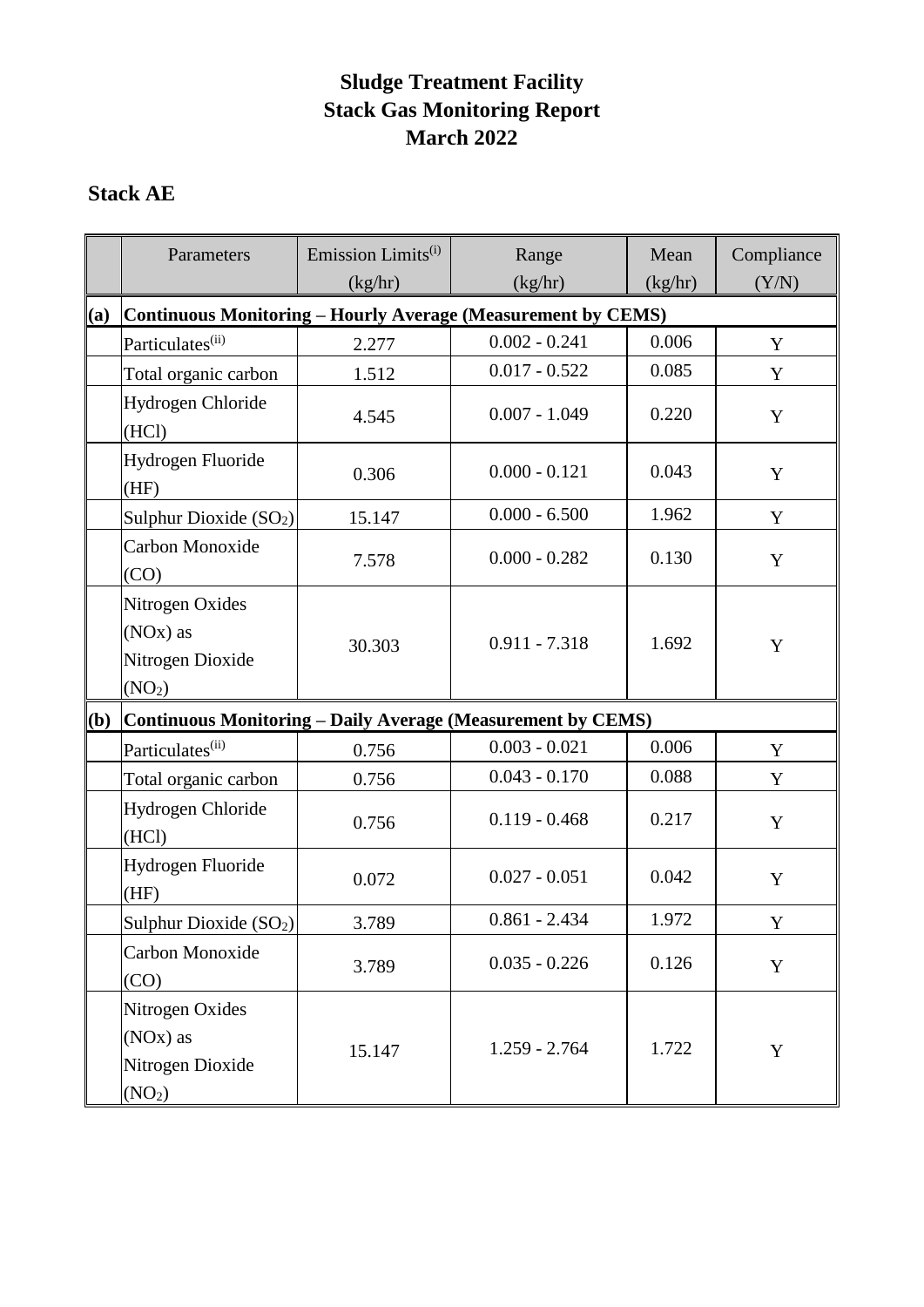|     | Parameters                                                | Emission Limits <sup>(i)</sup><br>(kg/hr) | Result<br>(kg/hr)             | Compliance<br>(Y/N) |  |
|-----|-----------------------------------------------------------|-------------------------------------------|-------------------------------|---------------------|--|
| (c) | Monthly Monitoring (Measurement by accredited laboratory) |                                           |                               |                     |  |
|     | Mercury                                                   | 0.003789                                  | < 0.0003                      | Y                   |  |
|     | Total Cadmium &<br>Thallium                               | 0.003789                                  | < 0.0011                      | Y                   |  |
|     | Total Heavy Metals <sup>(iii)</sup>                       | 0.0378                                    | < 0.005                       | Y                   |  |
|     | Dioxins and Furans <sup>(iv)</sup>                        | $7.575 \times 10^{-9}$                    | $<$ 5.609 x 10 <sup>-10</sup> | Y                   |  |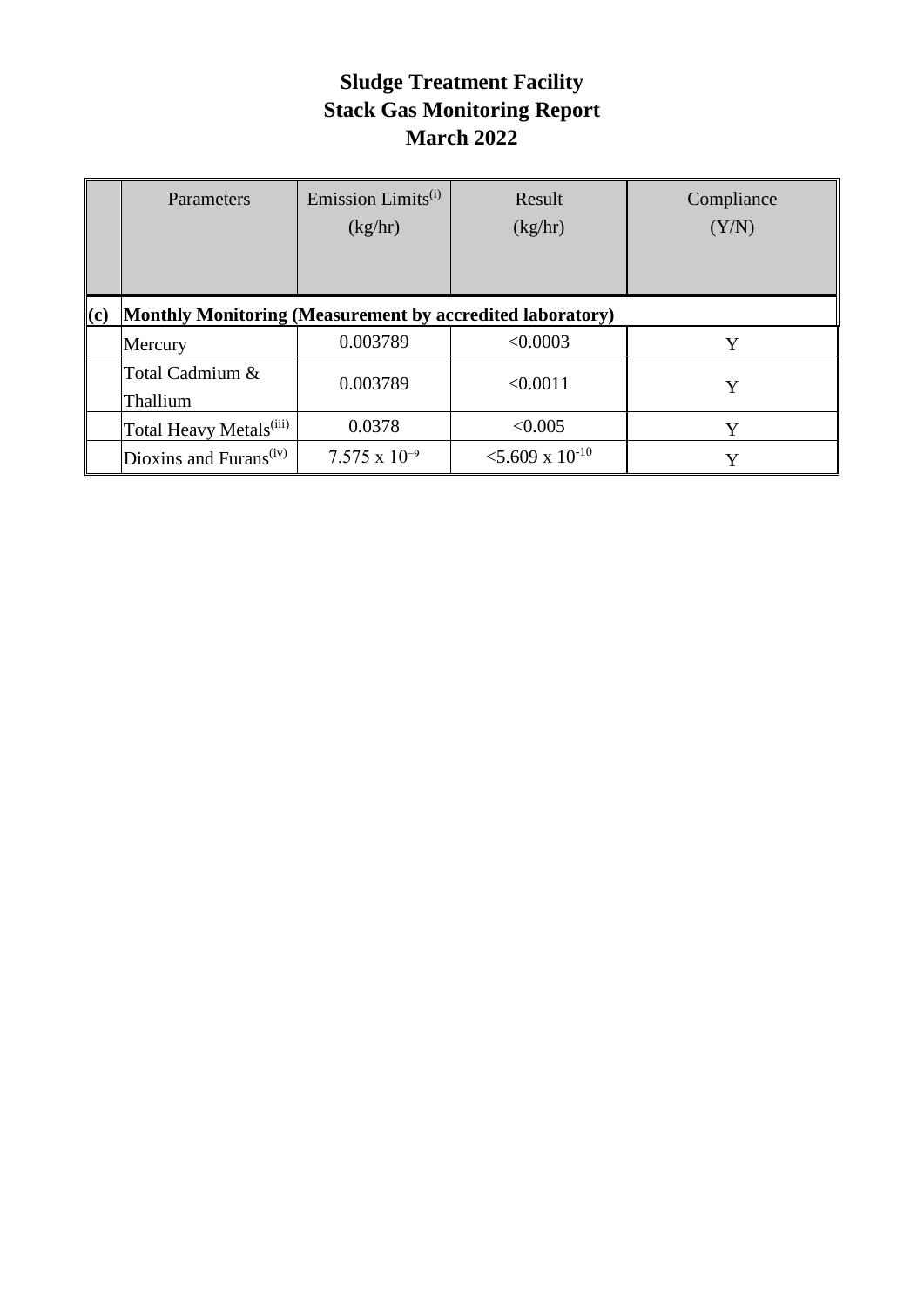## **Stack BE**

|     | Parameters                                                                         | Emission Limits <sup>(i)</sup><br>(kg/hr) | Range<br>(kg/hr) | Mean<br>(kg/hr) | Compliance<br>(Y/N) |
|-----|------------------------------------------------------------------------------------|-------------------------------------------|------------------|-----------------|---------------------|
| (a) | <b>Continuous Monitoring - Hourly Average (Measurement by CEMS)</b>                |                                           |                  |                 |                     |
|     | Particulates <sup>(ii)</sup>                                                       | 2.277                                     | $0.002 - 0.012$  | 0.003           | Y                   |
|     | Total organic carbon                                                               | 1.512                                     | $0.031 - 0.804$  | 0.169           | Y                   |
|     | Hydrogen Chloride<br>(HCl)                                                         | 4.545                                     | $0.014 - 0.413$  | 0.222           | Y                   |
|     | Hydrogen Fluoride<br>(HF)                                                          | 0.306                                     | $0.000 - 0.120$  | 0.052           | Y                   |
|     | Sulphur Dioxide (SO <sub>2</sub> )                                                 | 15.147                                    | $0.001 - 6.884$  | 2.369           | Y                   |
|     | Carbon Monoxide<br>(CO)                                                            | 7.578                                     | $0.000 - 0.255$  | 0.058           | Y                   |
|     | Nitrogen Oxides<br>(NO <sub>x</sub> ) as<br>Nitrogen Dioxide<br>(NO <sub>2</sub> ) | 30.303                                    | $1.006 - 11.046$ | 1.716           | Y                   |
| (b) | Continuous Monitoring - Daily Average (Measurement by CEMS)                        |                                           |                  |                 |                     |
|     | Particulates <sup>(ii)</sup>                                                       | 0.756                                     | $0.002 - 0.004$  | 0.003           | Y                   |
|     | Total organic carbon                                                               | 0.756                                     | $0.113 - 0.277$  | 0.169           | Y                   |
|     | Hydrogen Chloride<br>(HCl)                                                         | 0.756                                     | $0.086 - 0.326$  | 0.221           | Y                   |
|     | Hydrogen Fluoride<br>(HF)                                                          | 0.072                                     | $0.037 - 0.061$  | 0.052           | Y                   |
|     | Sulphur Dioxide (SO <sub>2</sub> )                                                 | 3.789                                     | $1.665 - 2.990$  | 2.376           | $\mathbf Y$         |
|     | Carbon Monoxide<br>(CO)                                                            | 3.789                                     | $0.011 - 0.189$  | 0.058           | Y                   |
|     | Nitrogen Oxides<br>(NO <sub>x</sub> ) as<br>Nitrogen Dioxide<br>(NO <sub>2</sub> ) | 15.147                                    | $1.138 - 2.887$  | 1.721           | Y                   |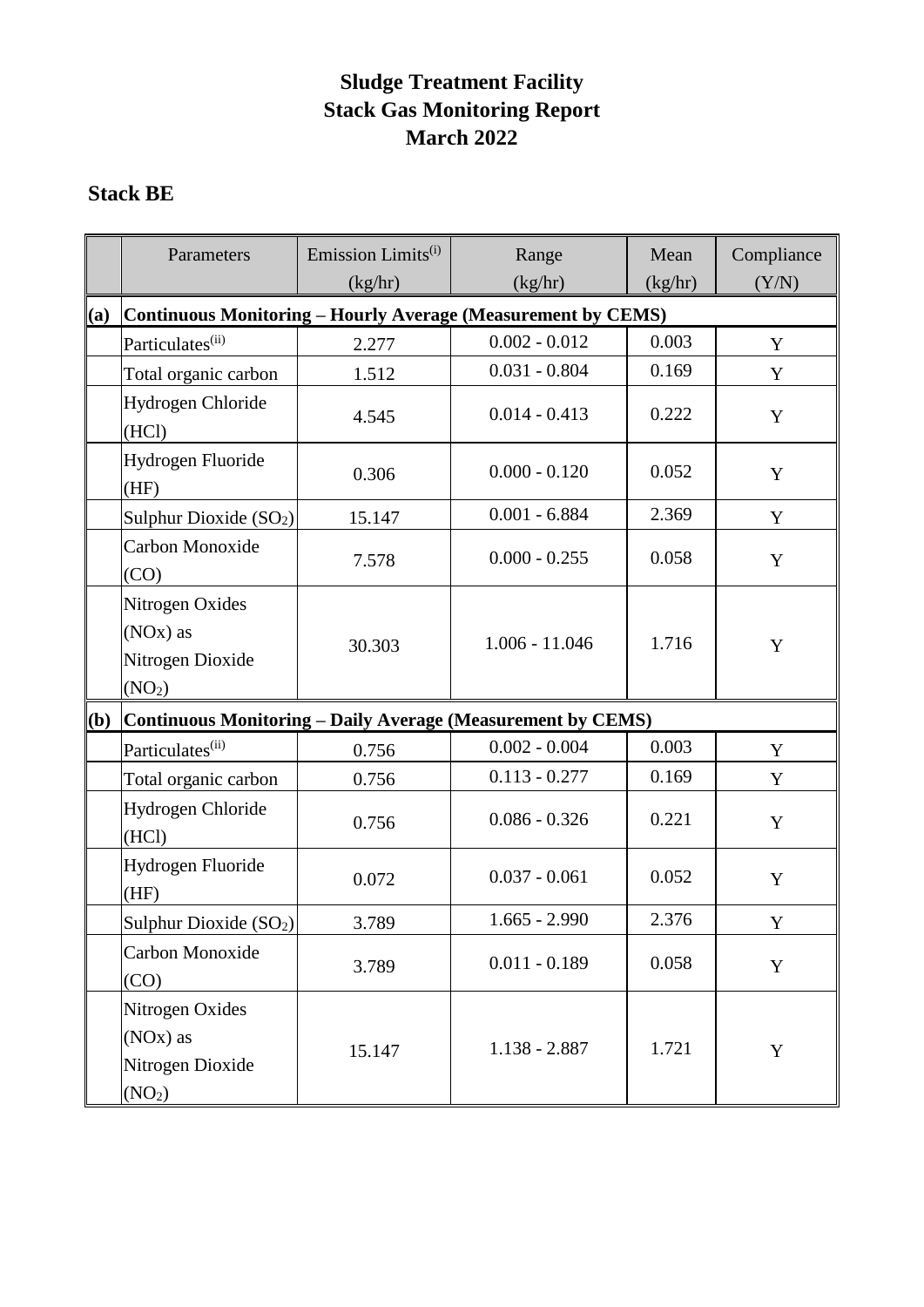|     | Parameters                                                | Emission Limits <sup>(i)</sup><br>(kg/hr) | Result<br>(kg/hr)             | Compliance<br>(Y/N) |
|-----|-----------------------------------------------------------|-------------------------------------------|-------------------------------|---------------------|
| (c) | Monthly Monitoring (Measurement by accredited laboratory) |                                           |                               |                     |
|     | Mercury                                                   | 0.003789                                  | < 0.0003                      | Y                   |
|     | Total Cadmium &<br>Thallium                               | 0.003789                                  | < 0.0011                      | Y                   |
|     | Total Heavy Metals <sup>(iii)</sup>                       | 0.0378                                    | < 0.005                       | Y                   |
|     | Dioxins and Furans <sup>(iv)</sup>                        | $7.575 \times 10^{-9}$                    | $<$ 5.722 x 10 <sup>-10</sup> | Y                   |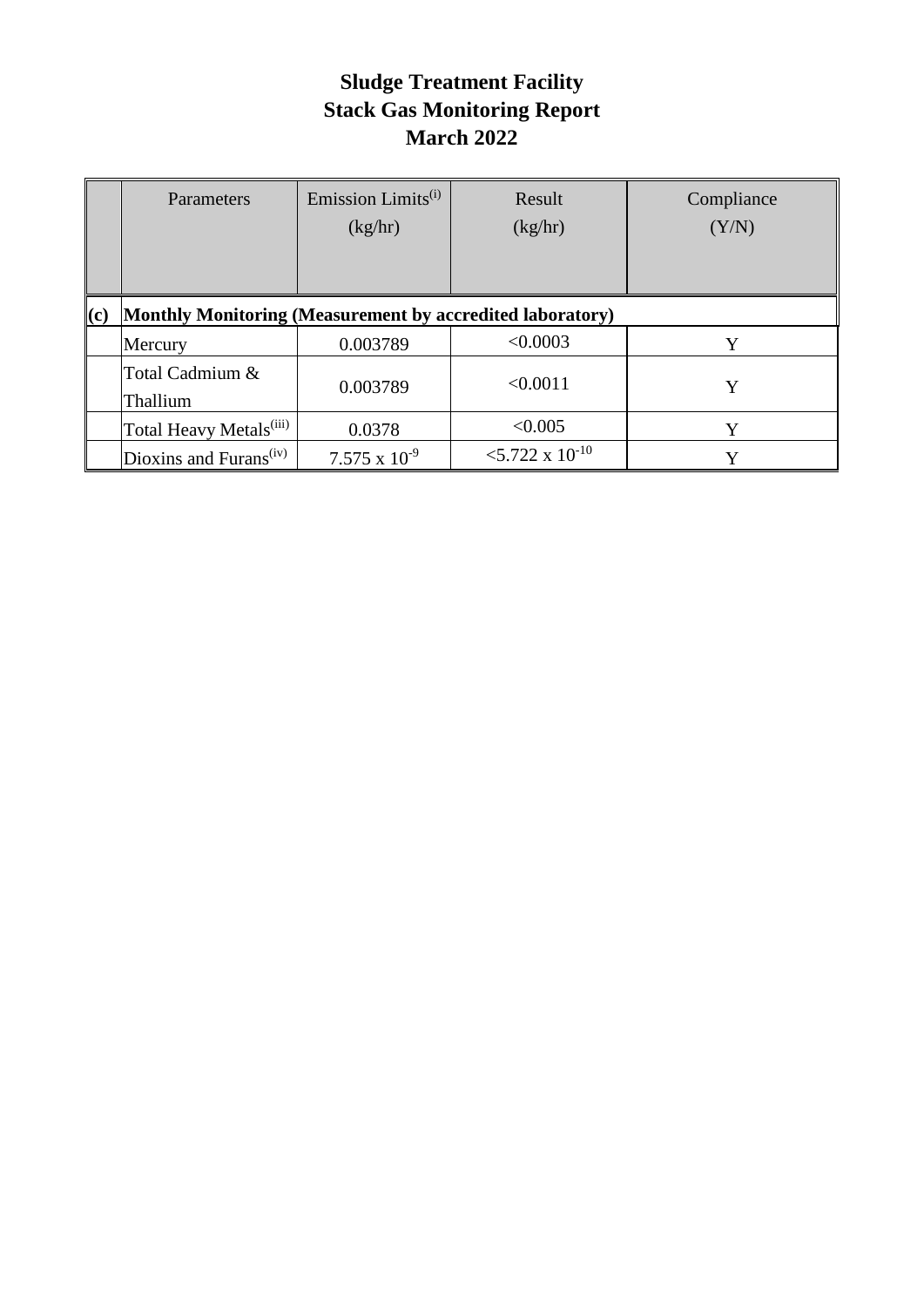## **Stack BF**

|     | Parameters                                                                         | Emission Limits <sup>(i)</sup><br>(kg/hr) | Range<br>(kg/hr) | Mean<br>(kg/hr) | Compliance<br>(Y/N) |
|-----|------------------------------------------------------------------------------------|-------------------------------------------|------------------|-----------------|---------------------|
| (a) | Continuous Monitoring - Hourly Average (Measurement by CEMS)                       |                                           |                  |                 |                     |
|     | Particulates <sup>(ii)</sup>                                                       | 2.277                                     | $0.003 - 0.041$  | 0.007           | Y                   |
|     | Total organic carbon                                                               | 1.512                                     | $0.044 - 0.662$  | 0.136           | Y                   |
|     | Hydrogen Chloride<br>(HCl)                                                         | 4.545                                     | $0.017 - 0.369$  | 0.225           | Y                   |
|     | Hydrogen Fluoride<br>(HF)                                                          | 0.306                                     | $0.003 - 0.100$  | 0.048           | Y                   |
|     | Sulphur Dioxide $(SO2)$                                                            | 15.147                                    | $0.000 - 8.083$  | 2.086           | Y                   |
|     | Carbon Monoxide<br>(CO)                                                            | 7.578                                     | $0.000 - 0.233$  | 0.077           | Y                   |
|     | Nitrogen Oxides<br>(NO <sub>x</sub> ) as<br>Nitrogen Dioxide<br>(NO <sub>2</sub> ) | 30.303                                    | $0.850 - 11.493$ | 2.011           | Y                   |
| (b) | Continuous Monitoring - Daily Average (Measurement by CEMS)                        |                                           |                  |                 |                     |
|     | Particulates <sup>(ii)</sup>                                                       | 0.756                                     | $0.004 - 0.009$  | 0.007           | Y                   |
|     | Total organic carbon                                                               | 0.756                                     | $0.078 - 0.221$  | 0.135           | Y                   |
|     | Hydrogen Chloride<br>(HCl)                                                         | 0.756                                     | $0.103 - 0.273$  | 0.225           | Y                   |
|     | Hydrogen Fluoride<br>(HF)                                                          | 0.072                                     | $0.029 - 0.058$  | 0.048           | Y                   |
|     | Sulphur Dioxide $(SO2)$                                                            | 3.789                                     | $1.123 - 2.927$  | 2.090           | Y                   |
|     | Carbon Monoxide<br>(CO)                                                            | 3.789                                     | $0.033 - 0.165$  | 0.077           | Y                   |
|     | Nitrogen Oxides<br>(NO <sub>x</sub> ) as<br>Nitrogen Dioxide<br>(NO <sub>2</sub> ) | 15.147                                    | $1.219 - 2.936$  | 2.019           | Y                   |